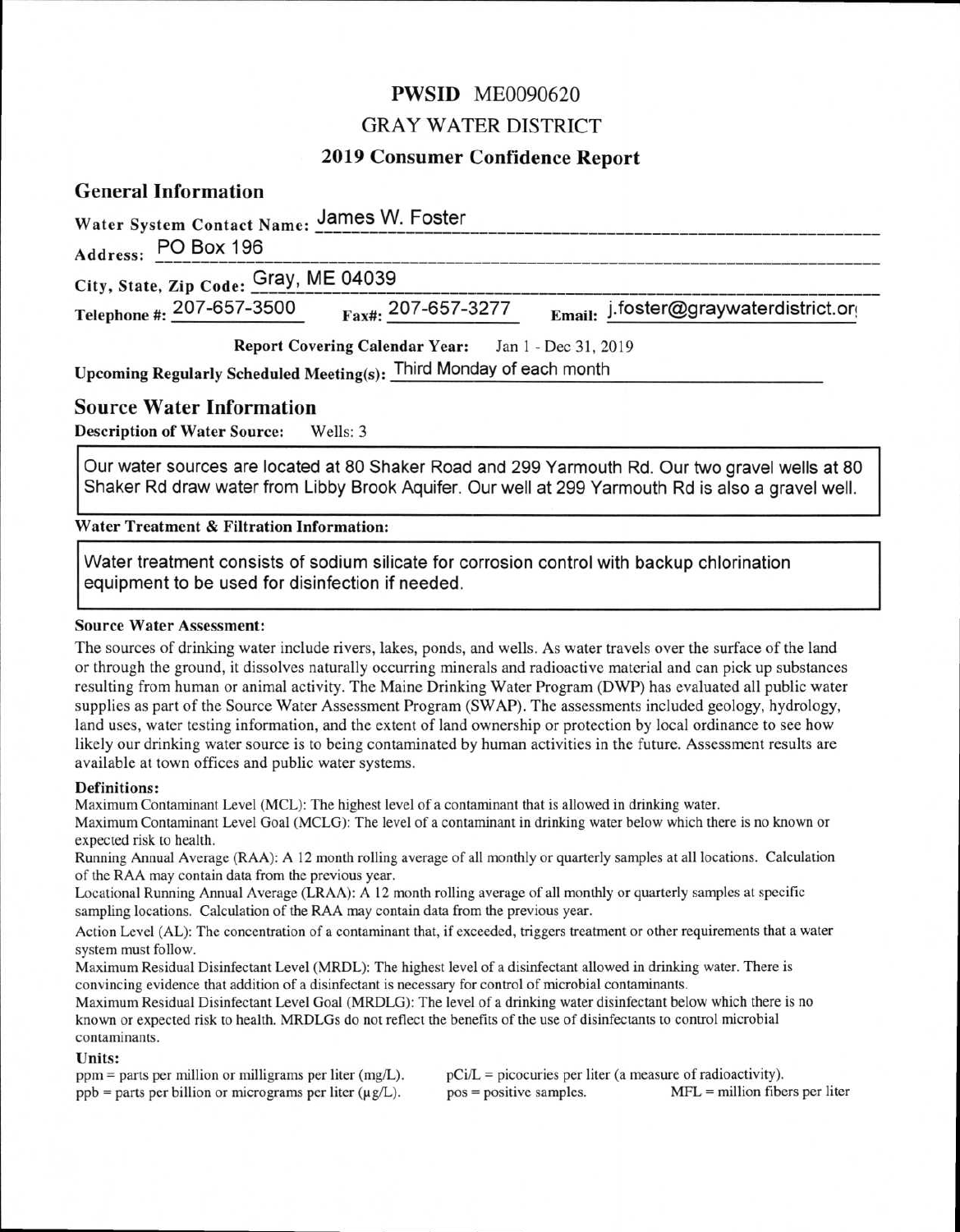| <b>Water Test Results</b><br>Contaminant | Date                  | <b>Results</b>   | <b>MCL</b>     | <b>MCLG</b> Possible Sources of Contamination                                                                                          |
|------------------------------------------|-----------------------|------------------|----------------|----------------------------------------------------------------------------------------------------------------------------------------|
| Microbiological                          |                       |                  |                |                                                                                                                                        |
| COLIFORM (TCR) (1)                       | 2019                  | 0 <sub>pos</sub> | 1 pos/mo or 5% | 0 pos Naturally present in the environment.                                                                                            |
| Inorganics                               |                       |                  |                |                                                                                                                                        |
| ARSENIC (6)                              | 5/2/2017              | $5.4$ ppb        | $10$ ppb       | 0 ppb Erosion of natural deposits. Runoff from orchards,<br>glass and electronics production wastes.                                   |
| <b>BARIUM</b>                            | 5/2/2017              | $0.0039$ ppm     | 2 ppm          | 2 ppm Discharge of drilling wastes. Discharge from metal<br>refineries. Erosion of natural deposits.                                   |
| <b>CHROMIUM</b>                          | 5/2/2017              | $0.56$ ppb       | 100 ppb        | 100 ppb Discharge from steel and pulp mills. Erosion of<br>natural deposits.                                                           |
| FLUORIDE (3)                             | 5/2/2017              | $0.1$ ppm        | 4 ppm          | 4 ppm Erosion of natural deposits. Water additive which<br>promotes strong teeth. Discharge from fertilizer and<br>aluminum factories. |
| NITRATE (5)                              | 4/16/2019             | 3.37 ppm         | 10 ppm         | 10 ppm Runoff from fertilizer use. Leaching from septic<br>tanks, sewage. Erosion of natural deposits.                                 |
| Radionuclides                            |                       |                  |                |                                                                                                                                        |
| COMBINED RADIUM (-226<br>$& -228$        | 10/16/2019            | $0.8$ pCi/l      | 5 pCi/l        | 0 pCi/l Erosion of natural deposits.                                                                                                   |
| <b>COMBINED URANIUM</b>                  | 7/10/2019             | $10.4$ ppb       | 30 ppb         | 0 ppb Erosion of natural deposits.                                                                                                     |
| GROSS ALPHA (7)                          | 1/11/2019             | 4.2 pCi/l        | 15 pCi/1       | 0 pCi/l Erosion of natural deposits.                                                                                                   |
| URANIUM-238                              | 3/16/2017             | 4 ppb            | 30 ppb         | 0 ppb Erosion of natural deposits.                                                                                                     |
| Lead/Copper                              |                       |                  |                |                                                                                                                                        |
| COPPER 90TH% VALUE (4)                   | 1/1/2019 - 12/31/2019 | $0.62$ ppm       | $AL = 1.3$ ppm | 1.3 ppm Corrosion of household plumbing systems.                                                                                       |
| LEAD 90TH% VALUE (4)                     | 1/1/2019 - 12/31/2019 | $1.4$ ppb        | $AL = 15$ ppb  | 0 ppb Corrosion of household plumbing systems.                                                                                         |

# Chlorine Residual (Add chlorine residual information)<br>CHLORINE RESIDUAL Range  $(0, 1)$  PDM) MRDL=4 ppm MRDLG

**CHLORINE RESIDUAL**  $\text{Range}$  ( $\begin{matrix} 0 & 1 \\ 1 & \text{pmm} \end{matrix}$ **MRDLG=** By-product of drinking water chlorination. 4 ppm

### **Notes:**

1) Total Coliform Bacteria: Reported as the highest monthly number of positive samples, for water systems that take less than 40 samples per month. 2) E. Coli: E. coli are bacteria whose presence indicates that the water may be contaminated with human or animal wastes. Human pathogens in these wastes can cause short-term effects, such as diarrhea, cramps, nausea, headaches, or other symptoms. They may pose a greater health risk for infants, young children, the elderly, and people with severely-compromised immune systems.

3) Fluoride: For those systems that fluoridate, fluoride levels must be maintained between 0.5 to 1.2 ppm. The optimum level is 0.7 ppm.

4) Lead/Copper: Action levels (AL) are measured at consumer's tap. 90% of the tests must be equal to or below the action level.

5) Nitrate: Nitrate in drinking water at levels above 10 ppm is a health risk for infants of less than six months of age. High nitrate levels in drinking water can cause blue baby syndrome. Nitrate levels may rise quickly for short periods of time because of rainfall or agricultural activity. If you are caring for an infant you should ask advice from your health provider.

6) Arsenic: While your drinking water may meet EPA's standard for Arsenic, if it contains between 5 to 10 ppb you should know that the standard balances the current understanding of arsenic's possible health effects against the costs of removing it from drinking water. EPA continues to research the health effects of low levels of arsenic, which is a mineral known to cause cancer in humans at high concentrations and is linked to other health effects such as skin damage and circulator. problems. Quarterly compliance is based on running annual average.

7) Gross Alpha: Action level over 5 pCi/L requires testing for Radium 226 and 228. Action level over 15 pCi/L requires testing for Uranium. Compliance is based on Gross Alpha results minus Uranium results = Net Gross Alpha.

8) Radon: The State of Maine adopted a Maximum Exposure Guideline (MEG) for Radon in drinking water at 4000 pCi/L, effective 1/1/07. If Radon exceeds the MEG in water, treatment is recommended. It is also advisable to test indoor air for Radon.

9) TTHM/HAA5: Total Trihalomethanes and Haloacetic Acids (TTHM and HAM) are formed as a by-product of drinking water chlorination. This chemical reaction occurs when chlorine combines with naturally occurring organic matter in water. Compliance is based on running annual average.

### **All other regulated drinking water contaminants were below detection levels.**

**Secondary Contaminants (You are not required to list detects for secondary contaminants, but this information, particularly sodium levels, might be useful to your customers. The decision to supply this information in your CCR is up to you.)** 

| <b>CHLORIDE</b> | 6 ppm   | 5/2/2017 |  |
|-----------------|---------|----------|--|
| SULFATE         | 21 ppm  | 5/2/2017 |  |
| SODIUM          | 6.8 ppm | 5/2/2017 |  |